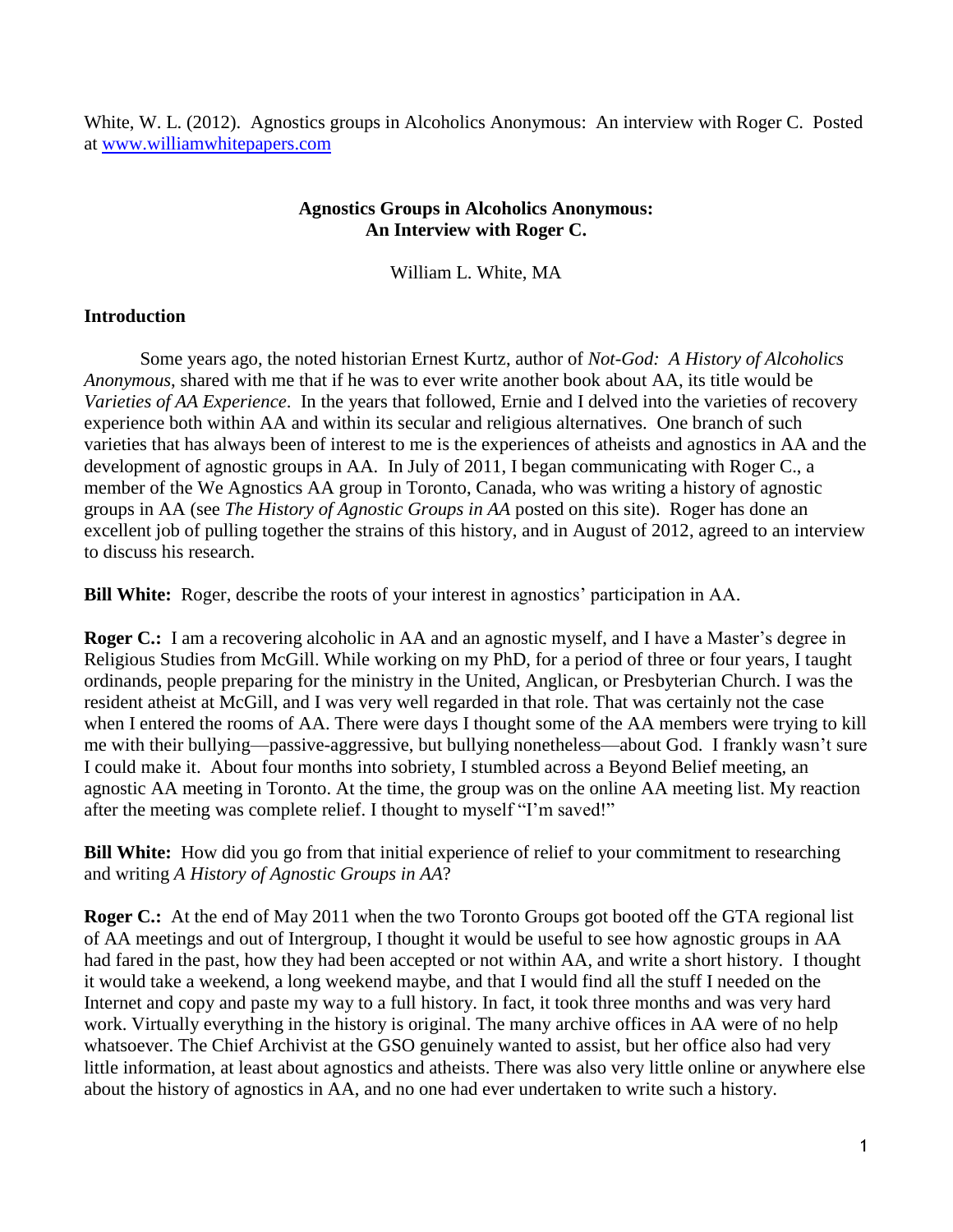It became clear to me that agnostics and atheists in AA were a bit of a secret, certainly something that wasn't supposed to be treated seriously or officially acknowledged. This state of affairs would eventually inspire me to write my favorite blog ever, ["The Don't Tell Policy in AA,](http://aaagnostica.org/2012/01/05/the-dont-tell-policy-in-aa/)" in which I compare the treatment of agnostics and atheists in AA to the treatment of gays in the U.S. military, as a consequence of the Don't Ask, Don't Tell Policy.

**Bill White:** How did you respond to the challenges of this research?

**Roger C.:** The harder it was to write, the more determined I was to write it. It was intriguing and fascinating. I got to talk to some wonderful people, like Charlie P., the founder of the first We Agnostic meetings in LA in 1980. It became so inspiring to write this work. And I also discovered that something that occurred in the past isn't history—nobody who wasn't there will ever know it happened—until someone writes it down on paper. So, I like to think I made history, so to speak.

**Bill White:** Roger, could you summarize some of the major conclusions you drew from your research?

**Roger C.:** First, there is plenty of room in AA for atheists and agnostics; all we have to do is claim it as our own. Second, there are a lot of unfortunate misunderstandings out there about AA, and that's especially true within AA. What is AA? AA is one alcoholic helping another. Period. Full stop. It's what Bill did with Dr. Bob between May  $12^{th}$  and June  $10^{th}$ , 1935. AA has somehow morphed in people's minds into the 12-Step program. AA is not the 12 Steps, which are only "suggested" as a recovery program, just like the Big Book, *Alcoholics Anonymous*, says. Do them, don't do them. Interpret them and rewrite them. Do something else to stay sober. It's up to the recovering alcoholic in AA to make up his or her mind. Make an effort to stay sober: have a desire to stop drinking, as it's put in Tradition Three, and you are a member, or a group, in good standing in AA. There is much more that is not well understood in today's AA about AA, but that is hardly within the scope of this interview. However, it all points to a final major conclusion to be drawn from *A History of Agnostic Groups in AA*: agnostics and atheists in AA need a voice. They need to be heard. It is apparently difficult for anyone with a religious orientation to understand the difference between attraction and promotion, as described in Tradition Eleven. Many will take up as much space as they think is available to them, and some now think they have a lien on the rooms of AA. Thus the website, [AA Agnostica.](http://aaagnostica.org/) But more on the website later.

**Bill White:** Are there any recent updates on the events catalogued in the paper?

**Roger C.:** Back in 2011, of course, the GTA Intergroup booted two agnostic groups—Beyond Belief and We Agnostics—off the official regional AA meeting list and out of its monthly meetings. That decision has been reviewed since and, unfortunately, confirmed. In a fellowship that has no rules, the GTA Intergroup thought it wise to invent a rule just in case recovering alcoholics decided in the future to form AA agnostic groups. In March 2012, there was a motion that an AA group needs to adopt the 12 Steps, 12 Traditions, and 12 Concepts of AA in order to be recognized as an AA group by Intergroup.

The motion was put to a so-called "referendum" and the results announced in June. The final tally was 832 for the Motion and 286 against. (Out of the 330 groups in the GTA, 72 voted, and the tally reflects the number of members in each group present for the business meetings in which the vote was held.) So there is now a rule regarding who can belong to AA in the Greater Toronto Area. One could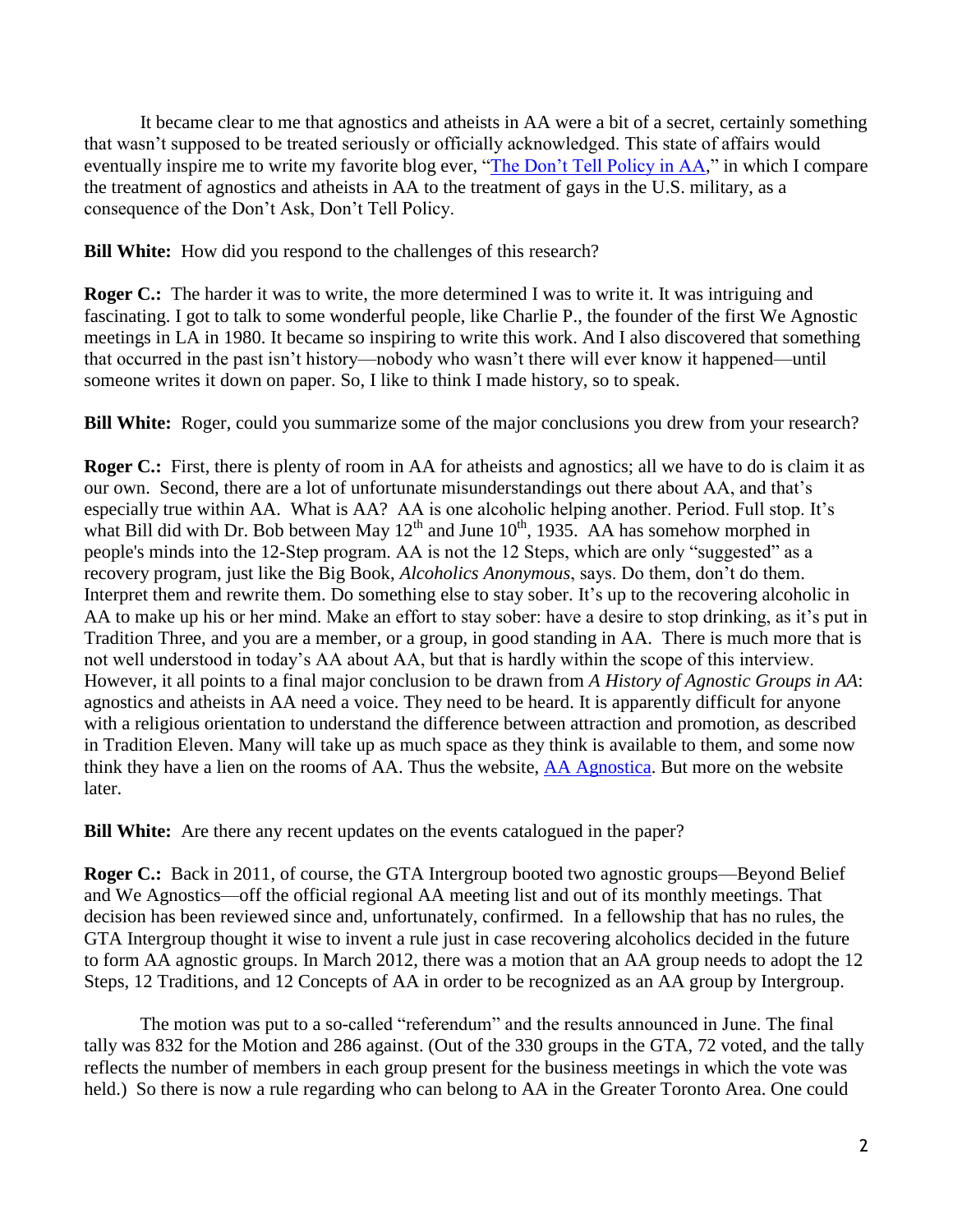certainly argue that Intergroup ought to boot itself out of itself because the rule is clearly a violation of several AA traditions.

It immediately reminds me of a quote from Bill, way back in 1946, reflecting on roughly ten years of AA experience:

*The way our "worthy" alcoholics have sometimes tried to judge the "less worthy" is, as we look back on it, rather comical. Imagine if you can, one alcoholic judging another. At one time or another most A.A. groups go on rule-making benders… Gossips gossip and righteously denounce the local Wolves and Red Riding Hoods. Newcomers argue that they aren't alcoholics at all, but keep coming around anyway…Others refuse to accept all the Twelve Steps of the recovery program. Some go still further, saying that the "God business" is bunk and quite unnecessary. Under these conditions our conservative program-abiding members get scared. These appalling conditions must be controlled, they think, else A.A. will surely go to rack and ruin.*

Bill concludes, as at least some of us in AA know:

*Our A.A. door stands wide open, (We) sign nothing, agree to nothing, and promise nothing. We demand nothing. (We) join on our own say-so. Nowadays, in most groups, (we) can join A.A. on the mere suspicion that (we) may be alcoholic... We do not wish to deny anyone the chance to recover from alcoholism.*

The GTA Intergroup is misguided. Somewhere in the not too distant future, this silliness will be addressed and corrected. In the meantime, of course, we agnostics are actually not too upset. Indeed, some agnostics were inspired by Intergroup's behaviour to start their own AA groups. Certainly no real new damage has been done. Indeed, maybe it's just as well that this long-festering wound in AA has finally been exposed. Besides, we all seem to agree with the co-founder of AA that "every group has the right to be wrong," including the GTA Intergroup.

**Bill White:** What has been the response to *A History of Agnostic Groups in AA* and the related papers on the website?

**Roger C.:** There is a slogan in AA that a lot of agnostics didn't understand until *A History of Agnostic Groups in AA*: "You are not alone." In that sense, it has been very liberating, very inspiring for many people who frankly did not feel that comfortable in the rooms of AA. The history and the response to it made it abundantly clear that agnostics in AA needed a voice, a forum to share "our experience, strength and hope," as it were. The most important result of the history to date is the AA Agnostica website [\(http://aaagnostica.org/\)](http://aaagnostica.org/), an international forum for agnostics in AA, and a true archive for all that pertains to our place and history in AA.

I offer an example here of how the history and the website, AA Agnostica, work together to support the recovering alcoholic who may happen to be a bit short on belief in a deity. Misguided as it may be, there are those who will tell the newcomer in the rooms of AA that he or she has to find God in order to maintain his or her sobriety. *A History of Agnostics in AA* tells the story of a wonderful man who co-founded the very first AA group ever to be called "We Agnostics" in 1980 in Los Angeles. At the time, Charlie P. was 66 years old and had been sober for 9 years. He would go on to found another We Agnostics meeting in Austin in 2001. Today, there are six AA meetings for atheists, agnostics, and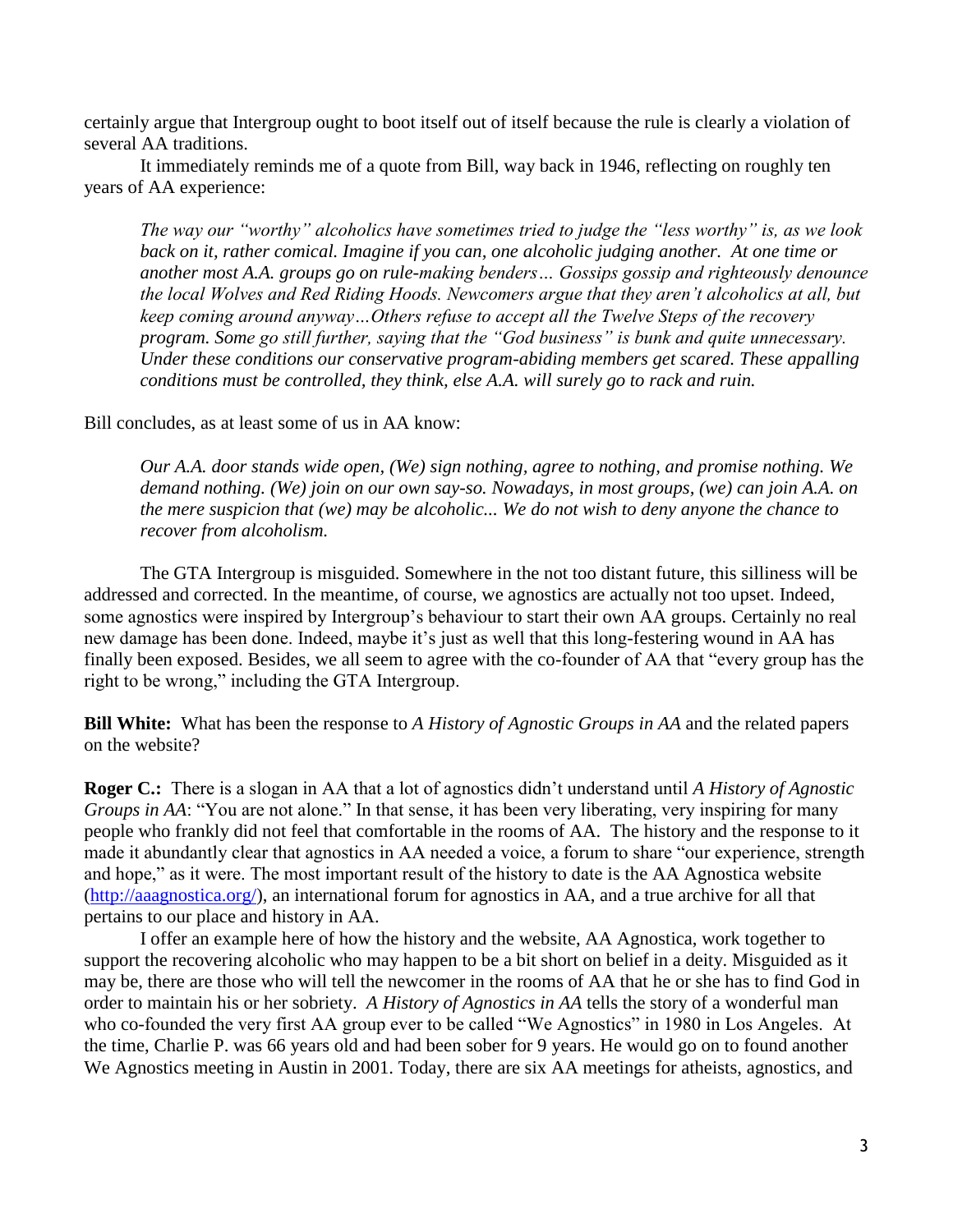freethinkers in Austin, no doubt inspired by Charlie P. All of that story was told in the first version of *A History of We Agnostics in AA*.

In March of this year [2012], a very moving eulogy was posted on AA Agnostica: *[Father of We](http://aaagnostica.org/2012/03/09/father-of-we-agnostics-dies/)  [Agnostics Dies.](http://aaagnostica.org/2012/03/09/father-of-we-agnostics-dies/)* It was a wonderful tribute—written by one of his many sponsees—to Charlie P. who had lived another 32 years after founding the first We Agnostics AA meeting in LA. He was 98 years old. He had been sober for 41 continuous years. An AA meeting had been held in his room to celebrate his anniversary. In the last weeks before his death, AA meetings had been held at his bedside. Tributes were held for this wonderful man by AAers in both Austin and Hollywood.

To date, the tribute to Charlie remains one of the most popular posts on the AA Agnostica website. Why do people read it? Because it is an inspiration. Because it allows them to hear someone say that an interventionist God is required to stay sober and understand that that is utter nonsense. And the history is full of stories like that: Ada and John and David who started the We Atheists meeting in New York City in 1986… And on and on…

**Bill White:** Roger, describe the further development of the AA Agnostica website.

**Roger C.:** We have seen a new post every week! In its first year, forty-six articles were published, written by twenty-two different people from two continents (Europe and North America), and over a dozen cities such as London (England), New York, Toronto, Minneapolis, Austin, and Los Angeles. It turns out it's not just the odd agnostic here and there who manages to stay sober in AA, but a whole army! A whole world of recovering agnostic men and women in AA!

The response to the history and the website reveals a sentiment well-known in AA: gratitude. People are grateful for both. There is a responsibility declaration in AA: "When anyone anywhere reaches out for help, I want the hand of AA always to be there, and for that I am responsible." Agnostics in AA do not place qualifications on a person's access to AA: all are truly welcome in spite of their belief or lack of belief. Our only wish is to ensure suffering alcoholics can find sobriety in AA without having to accept anyone else's beliefs, or having to deny their own. Unless you are a truly troubled human being, it's hard not to respect that, and that's how most respond to the history and website.

**Bill White:** What suggestions would you offer to agnostics and atheists seeking recovery mutual aid support?

**Roger C.:** Given my background in Religious Studies at McGill, my first suggestion to atheists and agnostics in AA is biblical: Go Forth and Multiply! And that's been happening. Since the two groups [in Toronto] were booted out by Intergroup back in May 2011, the number of agnostic groups in Canada has gone from two to five. Not that many yet, but the trend is in place. AA is self-correcting. If agnostics and atheists don't feel comfortable in some of the rooms of AA, that's understandable. But change is inevitable. AA is for all with a "desire to stop drinking."

Having said that, it's also important to state that an alcoholic should do whatever is necessary for her or him to get sober and to maintain that sobriety. An alcoholic is powerless over alcohol, but not over his or her own choices and decisions as to how to best take care of himself or herself. We all have "concurrent" problems. In the most recent survey of AA members, over sixty percent access resources outside of AA in order to manage their lives in sobriety. Nobody should ever be told that there is only one way that works to recover from alcoholism. If the 12-Step recovery program is helpful, that's all well and good. If the Eightfold Path of Buddhism works better for an individual, then that person should do the Eightfold Path.